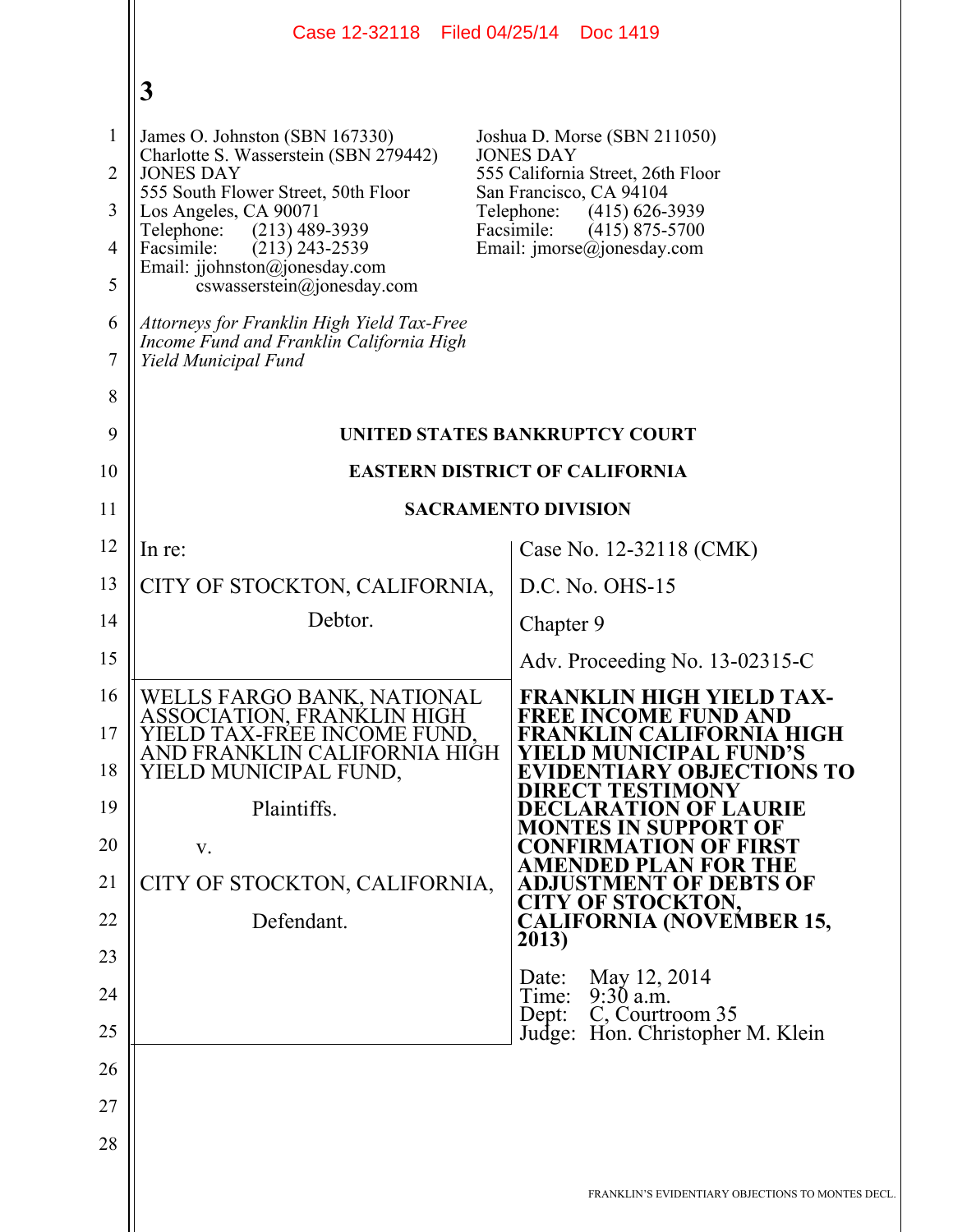Franklin High Yield Tax-Free Income Fund and Franklin California High Yield Municipal

Fund (collectively, "Franklin") respectfully submit the following evidentiary objections to the

3 *Direct Testimony Declaration Of Laurie Montes In Support Of Confirmation Of First Amended* 

4 *Plan For The Adjustment Of Debts Of City Of Stockton, California (November 15, 2013)* [Docket

No. 1378 / Adv. Pro. Docket No. 72].

| ٧<br>I<br>٠<br>٠<br>ı |  |
|-----------------------|--|
| í<br>ź<br>×<br>۰,     |  |

5

1

2

| $\overline{7}$                                                 | <b>PARAGRAPH OBJECTED TO</b>                                                                                                                                                                                                                                                                                                                                                                                                                                                                                                                                                                                                                                                                                                                                                                                                                                                                                                                                    | <b>GROUNDS FOR OBJECTION</b>                                                                                                                                                                                                                                                                                                                                                                                                                                                                                                                                                                                    |
|----------------------------------------------------------------|-----------------------------------------------------------------------------------------------------------------------------------------------------------------------------------------------------------------------------------------------------------------------------------------------------------------------------------------------------------------------------------------------------------------------------------------------------------------------------------------------------------------------------------------------------------------------------------------------------------------------------------------------------------------------------------------------------------------------------------------------------------------------------------------------------------------------------------------------------------------------------------------------------------------------------------------------------------------|-----------------------------------------------------------------------------------------------------------------------------------------------------------------------------------------------------------------------------------------------------------------------------------------------------------------------------------------------------------------------------------------------------------------------------------------------------------------------------------------------------------------------------------------------------------------------------------------------------------------|
| 8<br>9<br>10                                                   | The City has cut every expense that it<br>5.<br>can while remaining a viable city in an effort<br>to ensure that the Plan will be feasible. As I<br>previously testified in my declaration in<br>support of the City's eligibility for bankruptcy<br>relief<br>[Dkt.<br>No.<br>23]<br>("Eligibility")                                                                                                                                                                                                                                                                                                                                                                                                                                                                                                                                                                                                                                                           | Franklin objects to the underlined statements in<br>this paragraph because they are vague and lack<br>foundation. FED. R. EVID. 602. Franklin<br>further objects to the underlined statements in<br>this paragraph because they contain improper<br>opinion testimony that is not rationally based on                                                                                                                                                                                                                                                                                                           |
| 11<br>12                                                       | Declaration"), from fiscal year<br>2008-09<br>through 2011-12, the City cut approximately<br>\$90 million in General Fund expenses. The                                                                                                                                                                                                                                                                                                                                                                                                                                                                                                                                                                                                                                                                                                                                                                                                                         | Ms. Montes's perception and not helpful to<br>clearly understand Ms. Montes's testimony or<br>to determinate a fact in issue. FED. R.                                                                                                                                                                                                                                                                                                                                                                                                                                                                           |
| 13                                                             | City dramatically reduced expenses<br>by<br>eliminating staff positions, slashing pay and<br>benefits to the employees who remain, and                                                                                                                                                                                                                                                                                                                                                                                                                                                                                                                                                                                                                                                                                                                                                                                                                          | EVID. 701. Franklin further objects to the<br>italicized statements in this paragraph because<br>they are improper legal conclusions. FED. R.                                                                                                                                                                                                                                                                                                                                                                                                                                                                   |
| 14                                                             | taking other cost-cutting measures. The City<br>has reached consensual agreements with all of                                                                                                                                                                                                                                                                                                                                                                                                                                                                                                                                                                                                                                                                                                                                                                                                                                                                   | EVID. 701.                                                                                                                                                                                                                                                                                                                                                                                                                                                                                                                                                                                                      |
| 15                                                             | its major creditors except for Franklin. The<br>City's settlement with the Retirees Committee,                                                                                                                                                                                                                                                                                                                                                                                                                                                                                                                                                                                                                                                                                                                                                                                                                                                                  |                                                                                                                                                                                                                                                                                                                                                                                                                                                                                                                                                                                                                 |
| 16<br>17                                                       | as representative of the Retiree Health Benefit<br>Claimants, eliminates a liability of over \$500<br>million with a one-time payment of $$5.1$<br>million.                                                                                                                                                                                                                                                                                                                                                                                                                                                                                                                                                                                                                                                                                                                                                                                                     |                                                                                                                                                                                                                                                                                                                                                                                                                                                                                                                                                                                                                 |
| 18<br>19<br>20<br>21<br>22<br>23<br>24<br>25<br>26<br>27<br>28 | Because median home prices remain<br>7.<br>low and foreclosure rates remain high, the<br>recovery period for the City's Proposition 8<br>parcels <sup>3</sup> , which comprise 55.6% of City<br>parcels according to HdL, will be prolonged<br>compared to other jurisdictions. As Vanessa<br>Burke testified in her initial declaration in<br>support of the City's eligibility [Dkt. No. 62].<br>the structure of California's property tax<br>system is such that when a change in<br>ownership (like a foreclosure or short sale)<br>results in a lower assessed property value, the<br>new base is "locked in" at the lower value and<br>can only increase at the lesser of the<br>consumer price index or two percent per year.<br>The continued high rate of foreclosure sales<br>and short or distressed sales in Stockton<br>combines with the low median home price to<br>penalize the City by slowing the growth of<br>property taxes going forward. | Franklin objects to the underlined statements in<br>this paragraph because they are speculative and<br>lack foundation. FED. R. EVID. 602. Franklin<br>further objects to the underlined statements in<br>this paragraph because they contain improper<br>opinion testimony that is not rationally based on<br>Ms. Montes's perception and not helpful to<br>clearly understand Ms. Montes testimony or to<br>determine a fact in issue. FED. R. EVID. 701.<br>Franklin further objects to the italicized<br>statements in this paragraph because they are<br>improper legal conclusions. FED. R.<br>EVID. 701. |